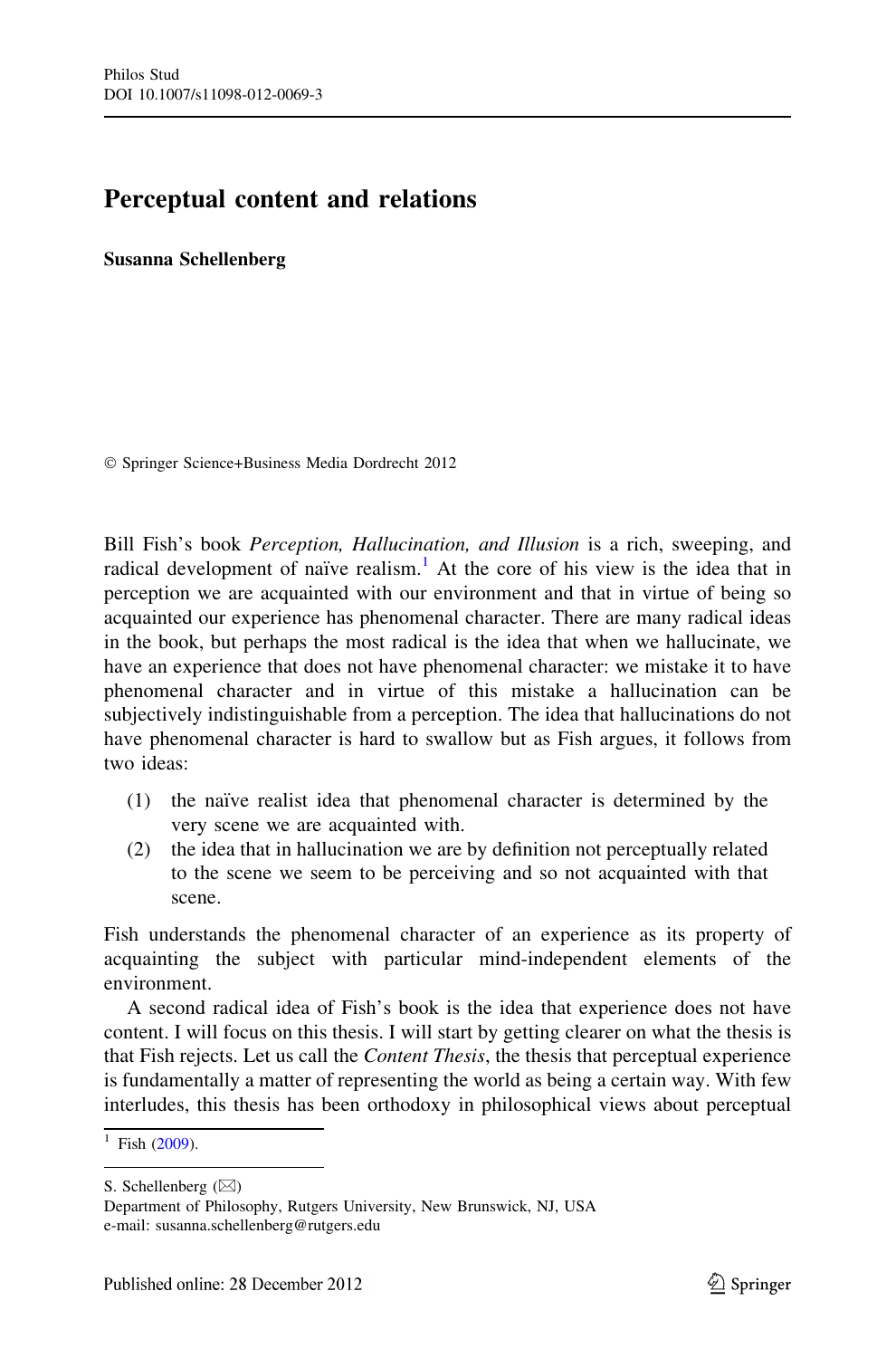experience since Kant (1781). In his famous Stufenleiter passage, Kant categorizes different kinds of representations: ''The genus is representation in general (representatio). Subordinate to it stands representation with consciousness (perceptio). A perception which relates solely to the subjects as the modification of its state is sensation (sensatio), an objective perception is knowledge (cognitio)" (A320/B377) and categorizes perception as a representation with consciousness.

Fish is not the first to question the content thesis. The thesis has been questioned by Reid (1764), by sense-data theorists, such as Russell (1913), Price (1950), Moore (1953), and most recently by austere relationalists, such as Campbell (2002), Martin (2002), Travis (2004), Brewer (2006), and Fish (2010). However although Fish is not the first and the only to question the thesis, he may well be the philosopher who has rejected the content thesis most categorically.

To get to the core of how he rejects the Content Thesis, it will be helpful to distinguish it from two closely related theses. Let us call the Association Thesis, the thesis that every experience can be associated with (propositional) content in the sense that sentences can be articulated that describe how the environment seems to the subject. Let us call the *Awareness Thesis*, the thesis that the experiencing subject stands in an awareness relation to the content or its constituents, such that this awareness relation grounds the sensory character of the experience.

The Association Thesis is so weak that it could arguably be endorsed by anyone, regardless of what other commitments they might have. It does not say that we can fully describe sensory states by expressing propositions. It states only that we can express propositions that capture at least some aspect of the sensory state of an experiencing subject. As one would expect, Fish does not deny the Association Thesis.

The Awareness Thesis is a controversial version of the Content Thesis. The Content Thesis does not entail the Awareness Thesis and so we can accept the Content Thesis without accepting the Awareness Thesis. Fish denies both the Content Thesis and the Awareness Thesis. More specifically, he endorses the *negative thesis* that no appeal to representational content is necessary in a philosophical account of perceptual experience, in conjunction with the positive thesis that any perception essentially involves at least three components: a subject, the environment of the subject, and a perceptual relation between the subject and certain elements of her environment.

One set of questions I have for Fish is what exactly the negative thesis amounts to: is the idea simply that no appeal to content is necessary to give a good account of perceptual experience? Is the idea that a representational view is less attractive than a relational view in explaining certain phenomena? Or is the idea that a representational view cannot explain certain phenomena?

Fish rejects the Content Thesis in part on grounds of rejecting what he calls the local supervenience principle: "if the proximal neural conditions that occurred when one perceived an object were created in the absence of that object, the subject would have an experience with the same phenomenal character as the original perceptual experience'' (p. 41). Fish does not aim to show that local supervenience is false. His aim is rather to show that ''many of the reasons given for thinking it to be true are not as compelling as they are often assumed to be'' (p. 42).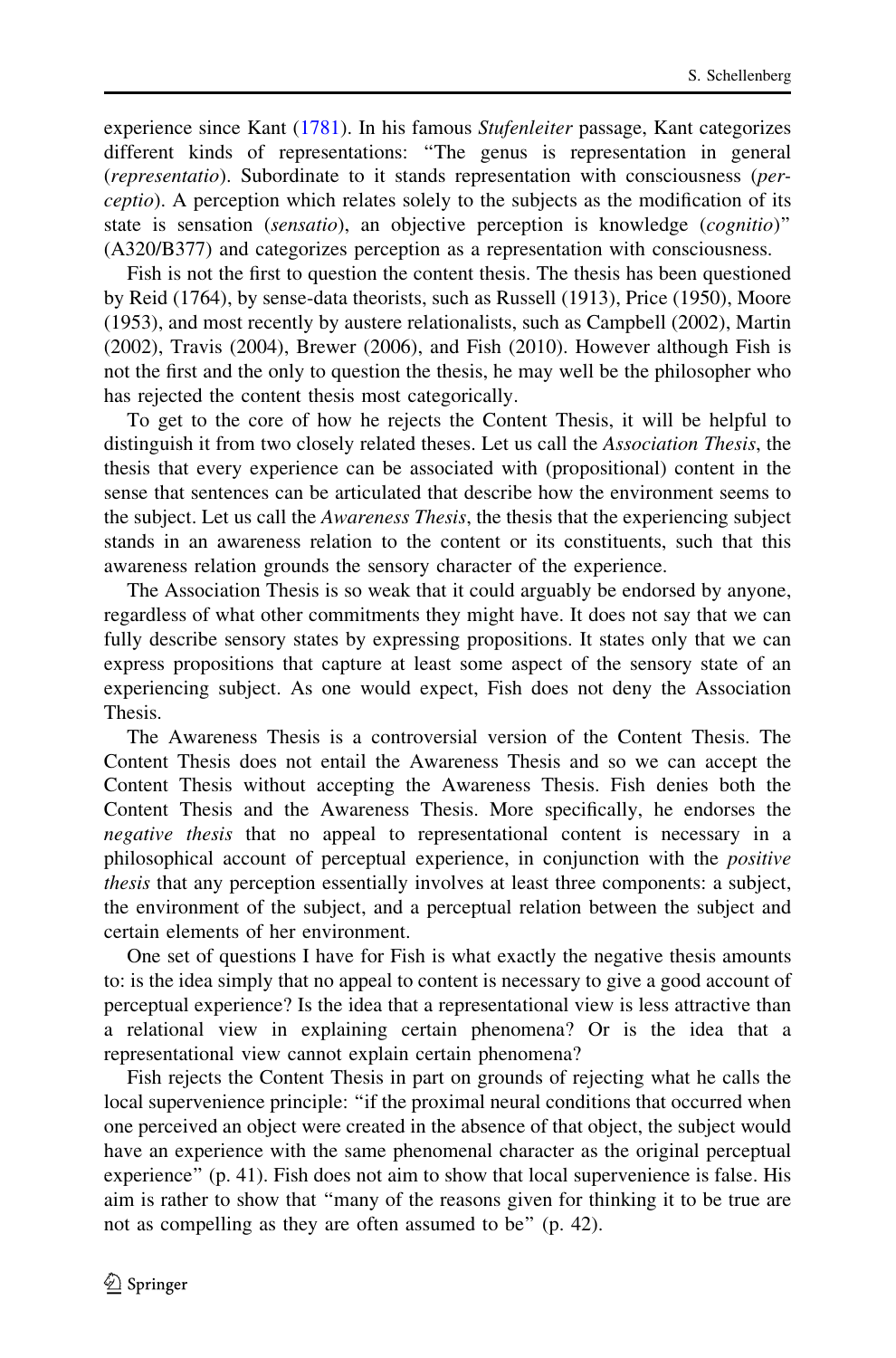There are many reasons for thinking that experience has content. However, many do not establish more than the Association Thesis. Elsewhere I have argued for the Content Thesis along the following lines:

| <b>P1</b>           | If a subject $S$ is perceptually related to her environment<br>(while not suffering from blindsight or any other form of<br>unconscious perception), then she is sensorily aware of                                                                                     |
|---------------------|-------------------------------------------------------------------------------------------------------------------------------------------------------------------------------------------------------------------------------------------------------------------------|
|                     | her environment.                                                                                                                                                                                                                                                        |
| <b>P2</b>           | If $S$ is sensorily aware of her environment, then her<br>environment sensorily seems a certain way to her.                                                                                                                                                             |
| <b>P3</b>           | If S's environment sensorily seems a certain way to her,<br>then she has an experience with content $C$ , where<br>$C$ corresponds to the way her environment sensorily<br>seems to her.                                                                                |
| <b>Conclusion 1</b> | If $S$ is perceptually related to her environment (while not<br>suffering from blindsight or any other form of<br>unconscious perception), then she has an experience<br>with content $C$ , where $C$ corresponds to the way her<br>environment sensorily seems to her. |
| <b>P4</b>           | S's environment is either the way it sensorily seems to<br>her or it is different from the way it sensorily seems to<br>her.                                                                                                                                            |
| <b>P5</b>           | If S has an experience with content $C$ , then $C$ is either<br>accurate (if her environment is the way it sensorily<br>seems to her) or inaccurate (if her environment is not the<br>way it sensorily seems to her).                                                   |
| <b>Conclusion 2</b> | If a subject is perceptually related to her environment<br>(while not suffering from blindsight or any other form of<br>unconscious perception), then the content of her<br>experience is either accurate or inaccurate. <sup>2</sup>                                   |

I called this the Master Argument for Perceptual Content. Why should we accept this argument? The first two premises are arguably not contentious. After all, it is not contentious that if we are perceptually related to our environment, then we will be sensorily aware of that environment. Moreover, it is not contentious that if we are sensorily aware of our environment, then our environment will sensorily seem a certain way to us. But why should we accept the third premise? We can recognize P3 to be true, if we recognize that there is a link between seemings and contents, more specifically the idea that the content of experience corresponds to the way the world seems to the experiencing subject given one or more sensory modes of experience.

If we recognize this seems-content link, then the idea that the environment can seem a certain way to a subject without her being in a contentful mental state becomes impossible. But the idea that the environment can seem a certain way to a

<sup>&</sup>lt;sup>2</sup> My  $(2011)$ .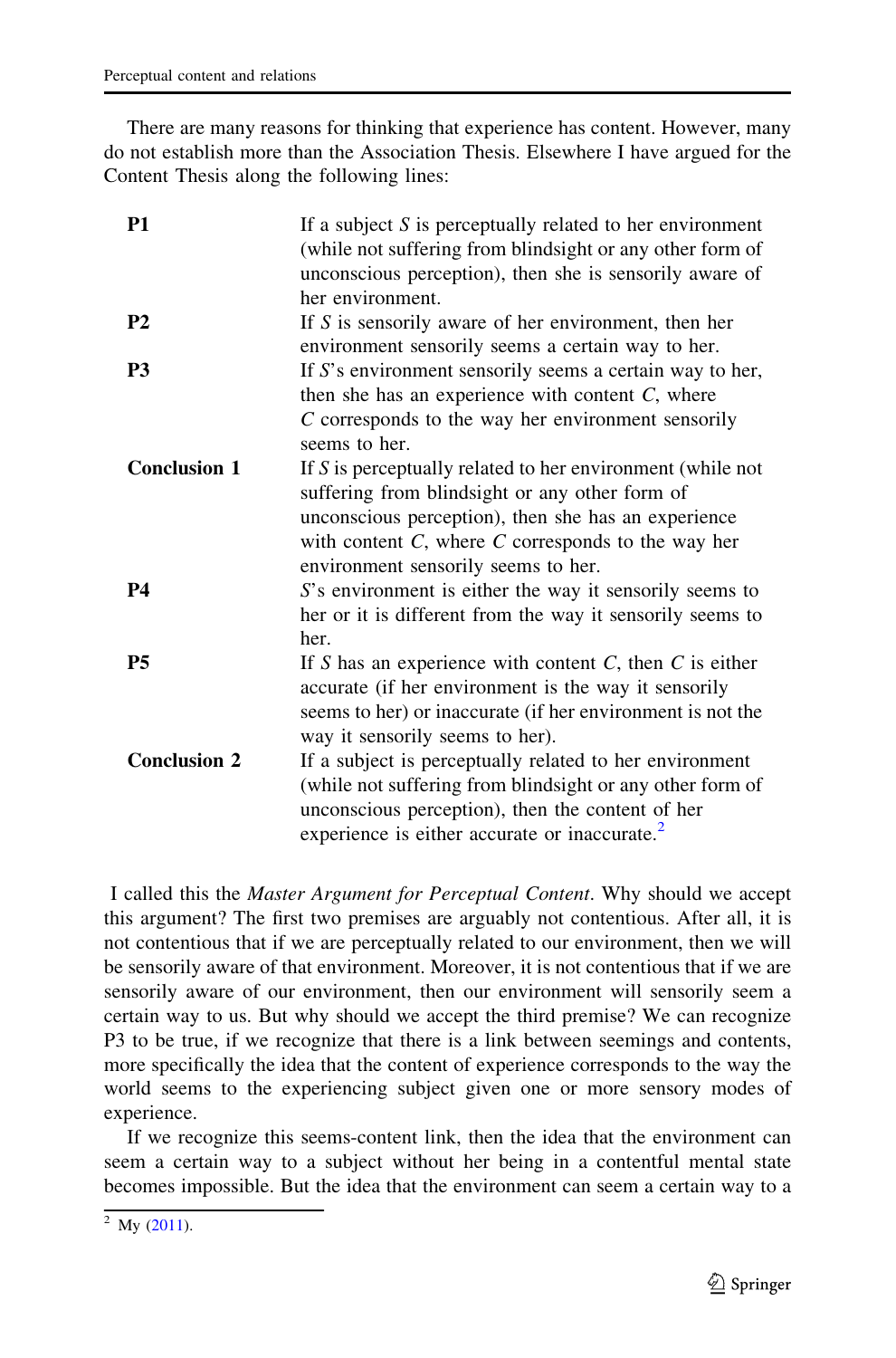subject without her being in a contentful mental state is precisely the idea that austere relationalism relies on.

Recognizing the seems-content link is compatible with accepting that any given scene can be perceived in many different ways and it is compatible with accepting that any given perception can be articulated in many different ways. The way the environment seems to the perceiver may change from moment to moment even as her gaze remains steady. One or more proposition can be associated with every one of these particular ways that her environment may seem to her. All these propositions are equally legitimate. Nevertheless, at any given moment the world will seem to her to be a certain way. This is all that we need to establish the seemscontent link.

Once one has recognized the seems-content link, only minor further commitments are necessary to establish that the way the environment seems to an experiencing subject is assessable for accuracy. In support of the fourth premise, we can say that in virtue of a subject perceiving the environment, it seems a certain way to her. The way the environment seems to a subject determines the way the environment would have to be for the content of her experience to be accurate. The environment is either the way it seems to her or it is different from the way it seems to her.

In support of the fifth premise, we can say that if the environment is the way it seems to her, then the content of the experience is accurate. In all other cases, the content of the very same experience is inaccurate. So if a subject has an experience with a particular content, then this content is either accurate or inaccurate.

It follows from this, together with the first two premises of the Master Argument, that if a subject is perceptually related to the environment, then the way the environment seems to her is assessable for accuracy. Together with P3, it follows that if a subject is perceptually related to the environment, then the content of her experience is either accurate or inaccurate.

Now the Master Argument does not on its own establish the Content Thesis. After all, it makes no claims about whether experience is fundamentally a matter of representing. On a weak reading of the Master Argument, it establishes only the Association Thesis. So I assume that Fish would happily accept this argument. What he and other austere relationalists reject is not that some content can be associated with perceptual experience. They reject that experience is *fundamentally* a matter of representing. So in order to establish the Content Thesis, we need an additional argument. The following Argument for Relational Content is such an additional argument:

| <b>P6</b> | If a subject S's environment sensorily seems a certain    |
|-----------|-----------------------------------------------------------|
|           | way to her, then S is employing discriminatory, selective |
|           | capacities that constitute the way her environment        |
|           | sensorily seems to her.                                   |
| P7        | If S is employing discriminatory, selective capacities    |
|           | that constitute the way her environment sensorily seems   |
|           | to her, then S is representing her environment in virtue  |
|           | of employing those discriminatory, selective capacities.  |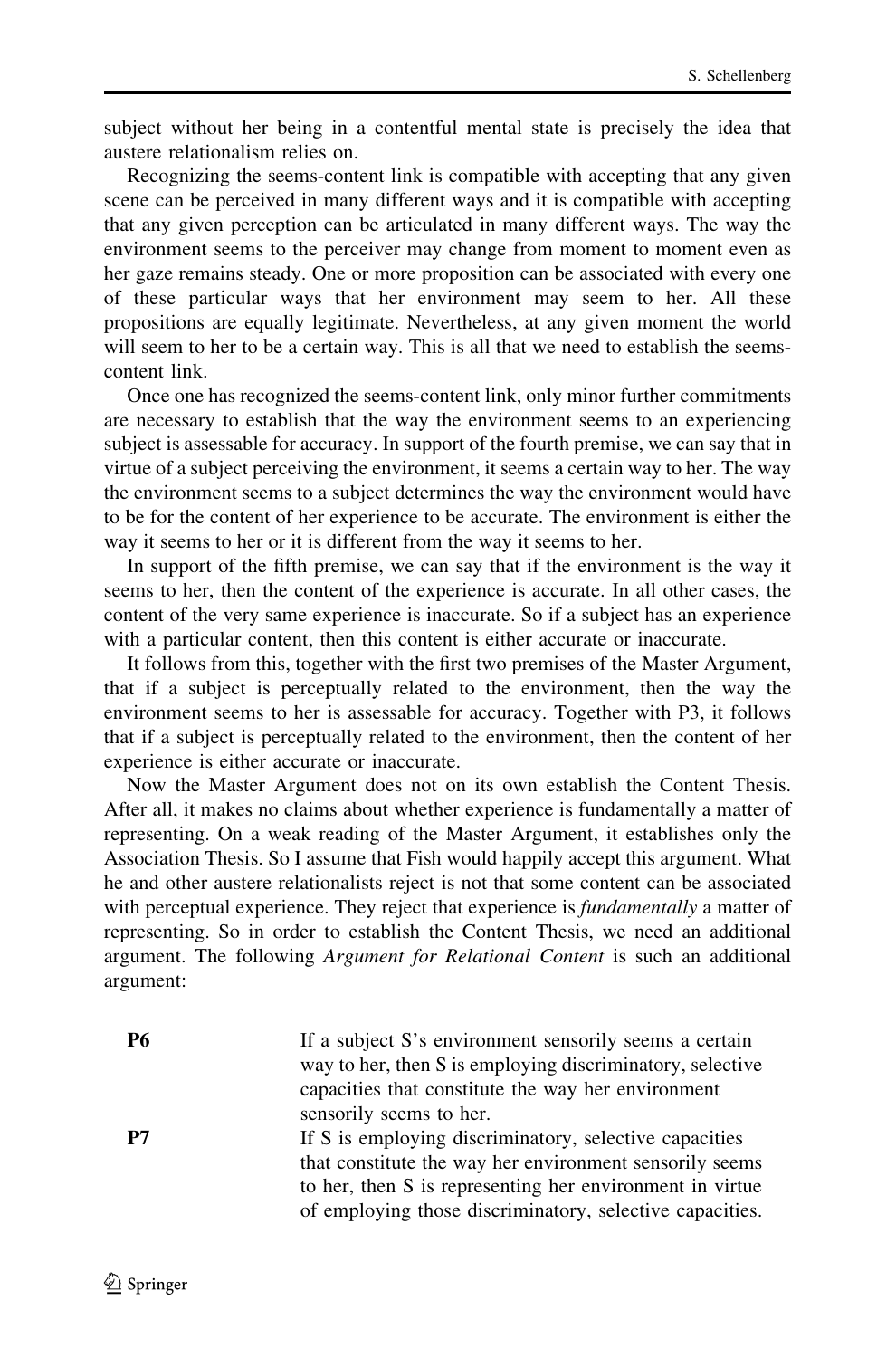| P <sub>8</sub>      | If S is representing her environment in virtue of<br>employing discriminatory, selective capacities, then S<br>has a perceptual experience that is fundamentally a<br>matter of representing her environment as being a<br>certain way.                |
|---------------------|--------------------------------------------------------------------------------------------------------------------------------------------------------------------------------------------------------------------------------------------------------|
| <b>Conclusion 3</b> | If S's environment sensorily seems a certain way to her,<br>then S has a perceptual experience that is fundamentally<br>a matter of representing her environment as being a<br>certain way.                                                            |
| P <sub>9</sub>      | If S is representing her environment in virtue of<br>employing discriminatory, selective capacities, then<br>(due to the nature of these capacities) relations to<br>particulars are implicated in the very nature of her<br>representational content. |
| <b>P10</b>          | If relations to particulars are implicated in the very<br>nature of S's representational content, then S's<br>perceptual experience is fundamentally a matter of<br>being related to mind-independent particulars in the<br>environment.               |
| <b>Conclusion 4</b> | If S's environment sensorily seems a certain way to her,<br>then S's perceptual experience is fundamentally a matter<br>of being related to mind-independent particulars in the<br>environment.                                                        |

The idea motivating premises 6–8 is that when we perceive we employ discriminatory, selective capacities by means of which we single out particulars in our environment. The relevant particulars are external and mind-independent objects, events, property-instances, and instances of relations. If we possess such a discriminatory, selective capacity, then we can employ it to single out the very type of particulars that the capacity is of.

What happens when we hallucinate? Although the very nature of discriminatory, selective capacities is determined by functional connections between perceivers and their environment, there is no reason to think that a discriminatory, selective capacity could not be employed when one is misperceiving or hallucinating. After all one could be prompted to employ the discriminatory, selective capacities due to all sorts of nonstandard circumstances such as unusual brain stimulation or misleading distal input. If this is right, then we can employ a discriminatory, selective capacity even if a relevant particular is not present. When we hallucinate, we employ the very same discriminatory, selective capacities that in a subjectively indistinguishable perception are employed as a consequence of being causally related to external, mind-independent particulars. But since we are hallucinating, we fail to single out any particular in our environment. As a consequence, the discriminatory, selective capacities employed are baseless. They are baseless for reasons analogous to the reasons for why a concept is empty when we fail to refer.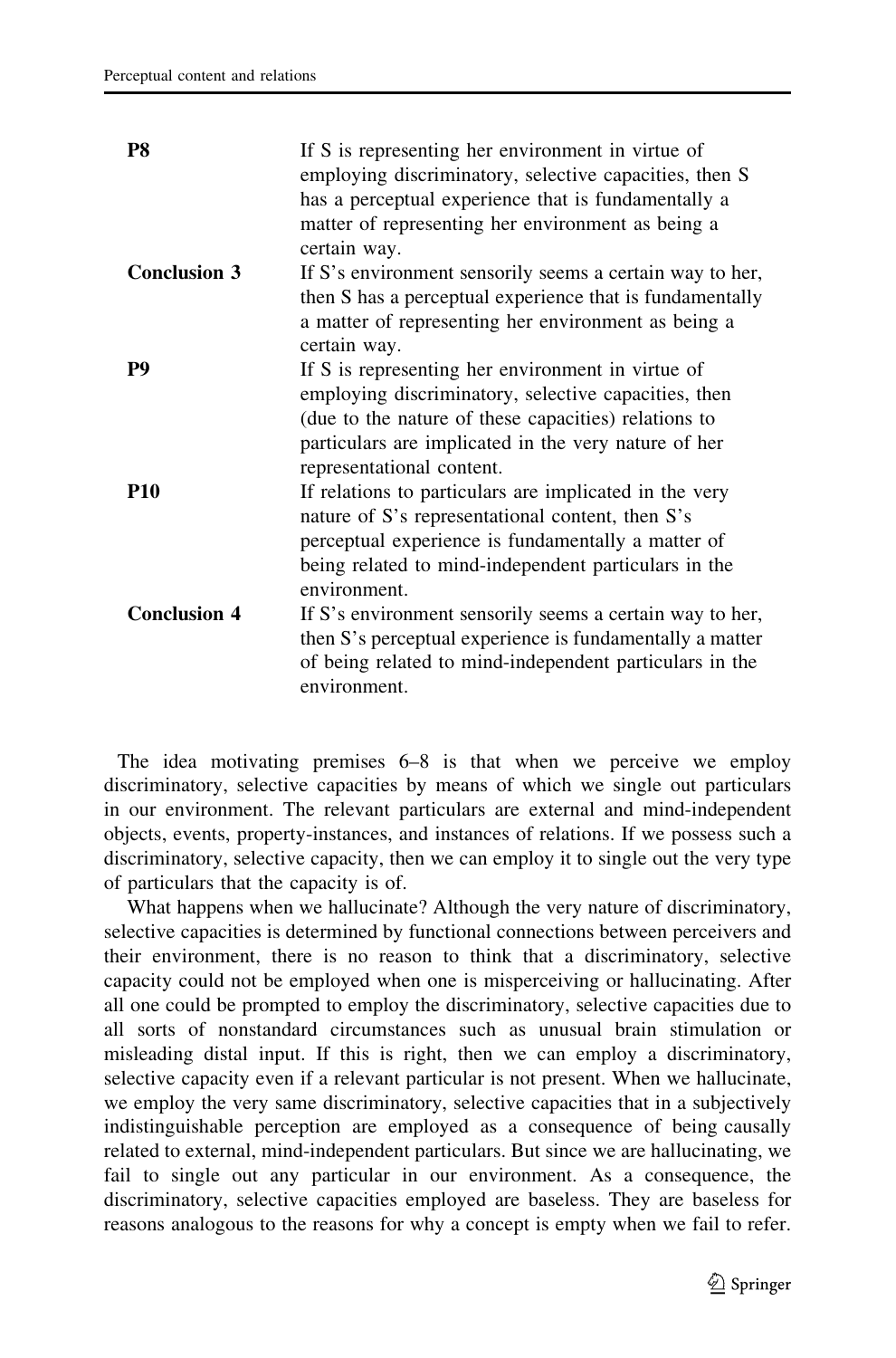What do I mean with discriminatory, selective capacities? The notion of a discriminatory, selective capacity refers to a low-level mental capacity by means of which we differentiate, single out, and in some cases type particulars.<sup>3</sup> For example if we possess the discriminatory, selective capacity that functions to differentiate and single out red, we are in a position to differentiate instances of red from other colors in our environment and so to single out instances of red. More generally, to possess a discriminatory, selective capacity is to be in a position to differentiate and single out the type of particulars that the capacity is of, were one related to such a particular. So if we possess such a capacity, then the following counterfactual should hold: if we were perceptually related to a particular that the capacity functions to single out, then we would be in a position to single out such a particular. Like concepts, the capacities in play can be employed in different environments and in this sense are repeatable.

The nature of sensory states can be understood in terms of employing discriminatory, selective capacities in a sensory mode. The relevant sensory modes are modes such as seeing, hearing, touching, smelling, or tasting. Any two experiences in which all the same discriminatory, selective capacities are employed in the same sensory mode will constitute the same sensory state. If this is right, then subjectively indistinguishable hallucinations and perceptions will share a common element, namely the discriminatory, selective capacities that the subject employs in a sensory mode.

In order to give support to the ninth and tenth premises, it is crucial to take a closer look at discriminatory, selective capacities in play. The function of discriminatory, selective capacities is to differentiate and single out the type of particulars that the capacity is of. It would be unclear what it would mean to possess a discriminatory, selective capacity, the very function of which is to single out a type of particular, without being in a position to single out such a particular when perceptually related to one. If this is right, then discriminatory, selective capacities are by their nature linked to what they of in the good case.

For example, if we possess the capacity to discriminate and single out instances of red from other colors, we can use this capacity to single out instances of red in our environment. Were we not in a position to use our capacity in this way, when perceptually related to an instance of red, we would not count as possessing the capacity.

If we integrate the Argument for Relational Content with the Master Argument, then we can recognize that perceptual experience is fundamentally representational, insofar as perceptual content is yielded by employing discriminatory, selective capacities and the discriminatory, selective capacities constitute the experience. If perceptual content is determined by employing discriminatory, selective capacities and such capacities function to single out particulars, then relations to particulars are implicated in the very nature of perceptual content. So perceptual experience is fundamentally relational insofar as the content of experience is yielded by

<sup>&</sup>lt;sup>3</sup> The notion of discriminatory, selective capacities in play is well based in cognitive psychology. See in particular the work on basic visual capacities and pre-attentive discrimination in early vision, see Julesz (1981), Krummenacher et al. (2010), and To et al. (2011).